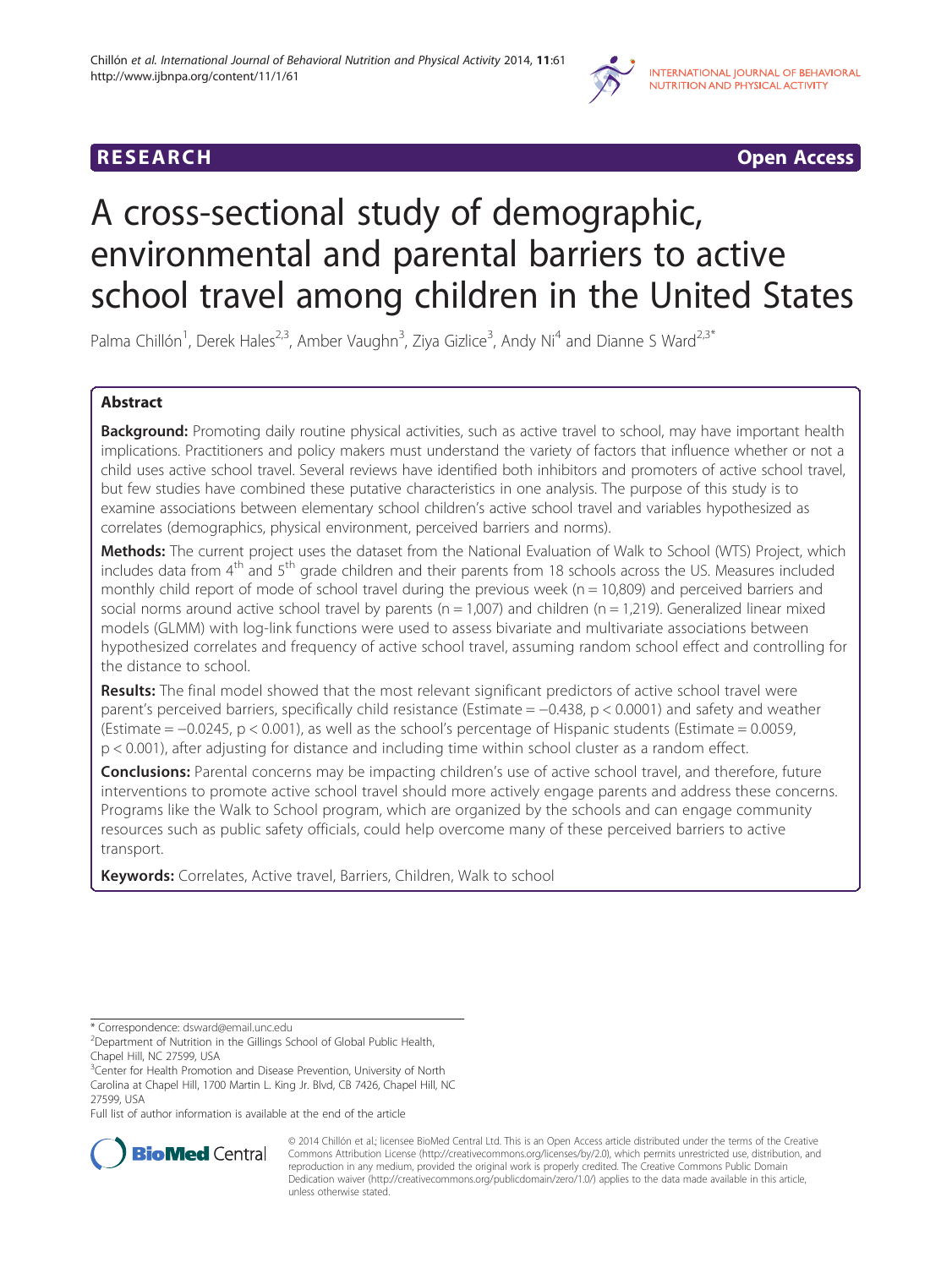# Background

Promoting daily routine physical activities, such as active travel to school, may have important health implications. Studies conducted across multiple countries have consistently shown that children who walk or bike to school have higher daily levels of physical activity (PA) than those who travel to school by car or bus [[1,2\]](#page-8-0). Some studies have even shown active commuting to school to be associated with better weight and metabolic outcomes [[3,](#page-8-0)[4\]](#page-9-0), and biking to school to be associated with higher cardiorespiratory fitness [[5,6\]](#page-9-0); however, results across studies have been less consistent [[7\]](#page-9-0). While active commuting appears to have important health benefits, the proportion of students who walk or bike to school in the US has declined substantially over the past 40 years [[8,9\]](#page-9-0). While 41% of students walked or biked to school in 1969, this proportion decreased to 10% in 2009. In order to reverse this trend, practitioners and policy makers must understand the variety of factors that influence whether or not a child uses active school travel.

Several literature reviews [[2](#page-8-0)[,10-12](#page-9-0)] have highlighted factors associated with children's use of active school travel, including socio-demographic characteristics (e.g., ethnicity, income), attributes of the physical environment (e.g., distance, sidewalk width, weather), and perceptions of the social environment (e.g., social norms). These results generally suggest that children from non-white ethnic backgrounds and/or low-income families, and those who live close to school and travel with friends are more likely to engage in active school travel than their counterparts. While these reviews are helpful in identifying both inhibitors and promoters of active school travel, no study has combined these putative characteristics in one analysis. The methodological limitation of focusing only on the significance of association between a single variable and active school travel has been previously reported [[13\]](#page-9-0). Understanding the main correlates of active school travel may help practitioners and policy makers design and implement more effective active transportation intervention programs.

The study uses data from the National Evaluation of Walk to School project [[14](#page-9-0),[15](#page-9-0)]. Data from this project provide the opportunity to explore the interplay between socio-demographic characteristics, the physical environment, and the social environment – factors that have been highlighted in a recent review as important correlates of active school travel [\[16](#page-9-0)]. More specifically, this paper will use data from a large and geographically dispersed sample of children and parents to describe both individual and combined associations between use of active school travel and several hypothesized correlates including socio-demographic factors, physical factors, and parent and child perceptions).

# **Methods**

# Study design and sample

Data were collected as part of the National Evaluation of Walk to School Project, a nationwide study of the Walk to School (WTS) program and its impact in the US. All procedures for this study were approved by the Institutional Review Board at the University of North Carolina at Chapel Hill. The first phase of this project involved a national survey of WTS program coordinators [[15\]](#page-9-0), from which 14 schools were randomly selected to participate in a more intensive evaluation (phase 2). These 14 "case" schools represented five geographic regions (Alaska and Northwest (NW), California (CA), Southcentral (SC), Southeast (SE), and Northeast (NE)), as well as three levels of WTS program implementation (low, medium, high) [[14,15\]](#page-9-0). In addition, a "control" school (with no previous participation in WTS) was also identified from each of the five regions and recruited to participate for a total sample of 19 schools. Data from one school were excluded from the current analysis because the school was located in a rural area where active transportation to the school was not possible (with WTS efforts being used to promote activity through a "walk at school" effort). Thus, data from 18 elementary schools in nine states were available.

#### Recruitment and data collection procedures

Recruitment was a two-step process that first required recruiting a sample of schools, then recruiting a sample of families at those schools with a child in  $4^{\text{th}}$  or  $5^{\text{th}}$ grade. School principals were the target for initial invitations, which were sent along with a fact sheet describing the nature and purpose of the study. When necessary, a complete description of study protocols was submitted to the local school board for approval. Schools that agreed to participate signed a memorandum of understanding and designated a member of the school staff to serve as the local coordinator for the project.

Once a school agreed to participate, an onsite visit was conducted during the fall of 2003. During this visit, project staff conducted an assessment of the school's active travel environment. In addition, project staff trained the local coordinator on recruitment and data collection procedures so that they could assist with distribution of materials supplied by the project (e.g., recruitment packets and surveys) and return on completed surveys to the project office.

Recruitment of families was initiated after this visit. Information packets were sent home to all eligible families. Packets included a project fact sheet, a request for family participation, and a parent school travel and safety survey. Given the minimal risk of this study and lack of any identifying information, return of the parent survey was considered as consent for their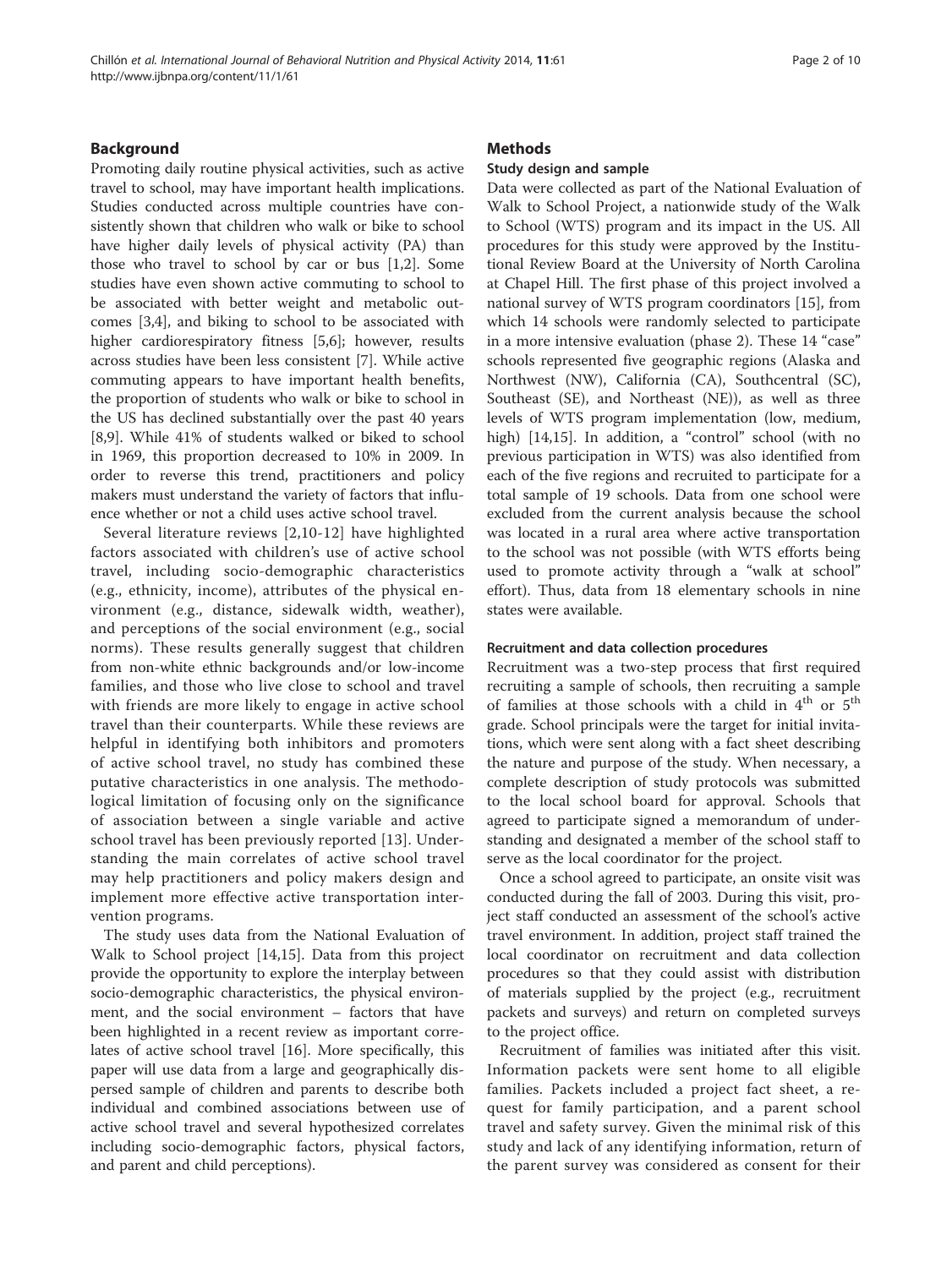participation. IRB also approved the use of passive consent for children, where consent forms were returned only if parent did not want child to participate.

Approximately two weeks after distributing these parent information packets, child surveys began to be administered. Child surveys were completed during class at regularly time points throughout the school year (from October 2003 to May 2004). Surveys included a travel recall that was collected monthly and a school travel and safety survey (similar to the parent survey) that was collected once in the fall and again in the spring.

Toward the end of the school year, onsite visits were repeated to assess any changes in the school's active travel environment. Additionally, a second round of parent school travel and safety surveys was also distributed.

# **Measures**

# Active school travel

Use of active school transportation was assessed using a travel recall instrument with acceptable reliability and validity evidence [\[17](#page-9-0)]. Travel recalls asked children to report how often they used various modes of travel to get to and from school during the previous week, including: walking, riding a bike, riding a car or riding a bus. For example, questions were phrased: "Last week, how many days did you walk to school?" Trips to and from school were asked separately, resulting in a total of 8 questions. Students could answer 0 to 5 for each question. The main outcome used in the statistical analysis was total number of active trips per week. This included trips to and from school made by walking or biking, scores ranged between 0 and 10. The travel recalls were also used to identify the percentage of "active" travelers (children with  $\geq 4$  active travel trips per week) at each school.

# School travel and safety

School travel and safety surveys were completed by both parents and children. The parent version of the survey assessed perceived barriers and the social norms around active school travel. Given the known influence of distance on use of active school travel, the survey began by asking parents to estimate the distance between home and school (response options: less than ½ mile, between  $\frac{1}{2}$  and 1 mile, between 1 and 1  $\frac{1}{2}$  miles and more than 1 ½ miles). From this information, we calculated the percentage of families at a given school living within 1 mile radius. Parents were then asked to identify reasons why they "cannot or do not allow their child to walk or bike to school" from a checklist of 22 barriers commonly reported in the literature and identified from formative work [\[18](#page-9-0)]. Using exploratory factor analysis we identified five barrier factors using 20 of the original 22 items.

They included external safety and weather (6 items: bullies, kidnapping, arriving safely to school, weather, unleashed dogs and traffic congestion), suitability of the route (6 items: lack of sidewalks and crosswalks, steep hills, areas without people around, speed and traffic and insufficient daylight in the morning), time issues (3 items: lack of time in the morning and afternoon, more convenient to drop-off or pick-up), no walking companion (3 items: no other kids or adults to walk with, conflicts with work schedule), and child resistance (2 items: child too tired and child does not want walk or bike). Details of this exploratory factor analysis are available as an Additional file [1](#page-8-0). Each barrier item was scored 0 (no) or 1 (yes) and an average score was computed for each barrier factor. For ease of use, scores were multiplied by 100 so that they represented the proportion of items within a given barrier factor selected by parents. Higher scores indicate a greater number of perceived barriers to active school travel. School level barrier scores were then computed by averaging scores for a given factor across all parents at the school. Parents' perceived active school travel norms were assessed with one question, "How often do other people in the neighborhood walk or bike with children to/from school?" (Response options: everyday, a few times a week, a few times a month, a few times a year, or never). The percentage of parents at a given school who responded "everyday" or "a few times a week" was then calculated.

The child version of school travel and safety survey asked students to identify "things that made it hard to walk or bike to school" using a checklist of 13 items. Based on expert opinion, response frequency and previous research, an index was computed for the five most common barriers: traffic, weather, no time in the morning, too tired in the morning and parents don't let them. A barrier index score was computed for each child by averaging responses to these five barrier items  $(1 =$ marked,  $0 = not$  marked). This score was then multiplied by 100 in order to calculate the percentage of these five barriers selected. Higher scores indicated a greater number of perceived barriers to active school travel. School level barrier scores were then computed by averaging scores across all children at the school. The child perceived active school travel norms were estimated by asking "if other kids in their neighborhood walk or bike to/from school". The outcome was calculated as percentage of children responding "yes".

# Physical environment

Two aspects of the physical environment were measured, walkability-bikeability and temperature. The Walkability and Bikeability Suitability Assessment (WABSA) protocol [[19](#page-9-0)] was used to assess the school zone and surrounding area. The walking suitability component captures variables like vehicle traffic and speed, pedestrian signals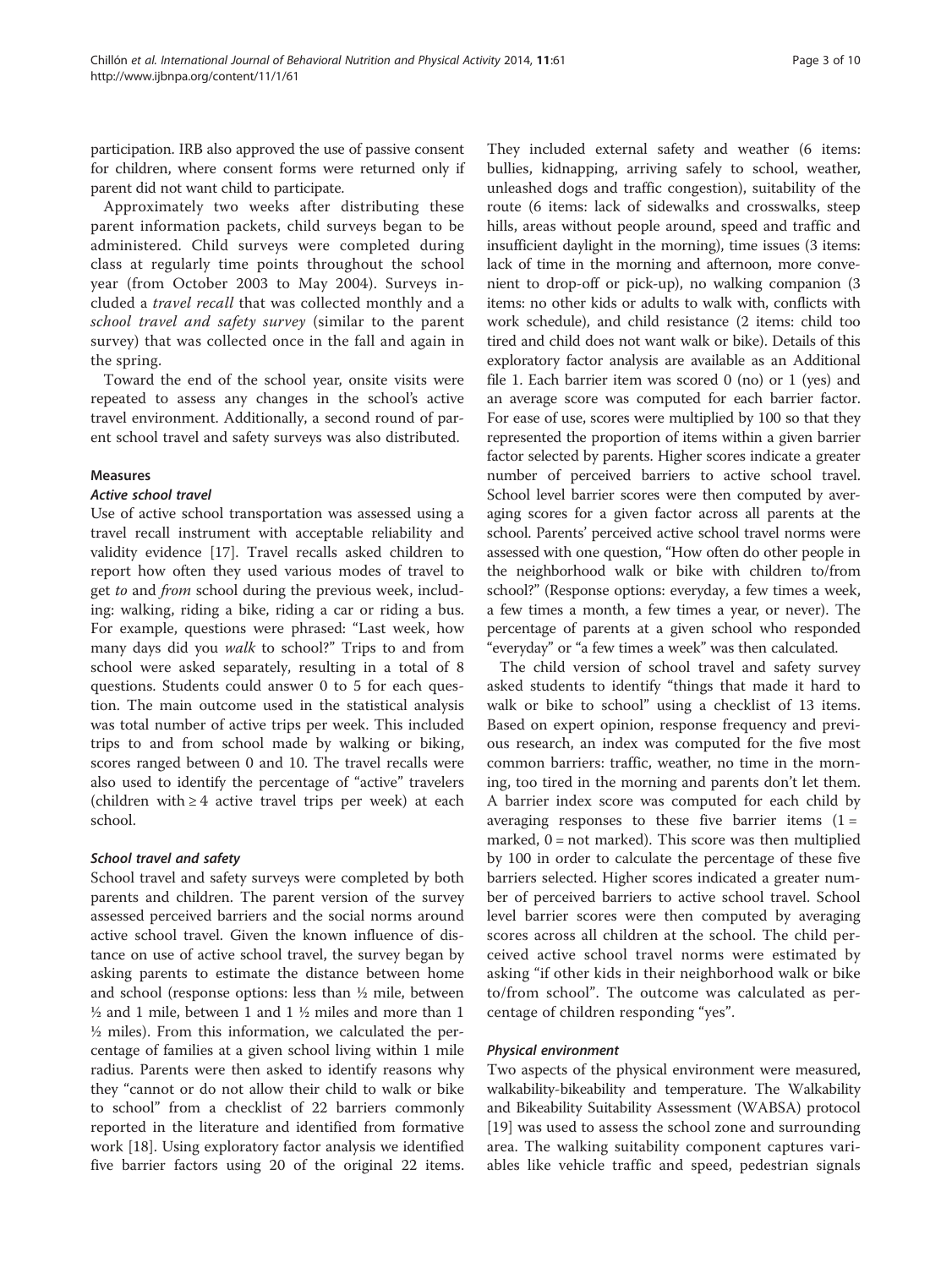and suitability of sidewalks, while the bicycle suitability component captures variables like vehicle traffic and speed and suitability of roads (e.g., bike lane presence, width, etc.). The most popular routes were identified by school administrators, and assessment forms were completed on a sample of road segments within a 1-mile buffer of the school by research staff who visited the school on two occasions. Walkability and bikeability scores were continuous values with higher scores indicating a more hazardous environment. Following the WABSA instructions [[19\]](#page-9-0), walkability and bikeability scores were classified into 5 categories: very poor, poor, fair, good and very good. The percentage of good and very good road segments for walkability-bikeability per school were calculated and used in the analysis.

Average monthly temperature for each school location was obtained from www.almanac.com/weather. If the exact location of the school was not available on the website, the closest neighboring city with information was identified. Temperature data were compiled for each of the 8months when data about walking and biking were collected.

# School-level descriptive variables

Data about student enrollment, race/ethnicity, and number of students receiving free or reduced price lunch were collected for each school either through the initial WTS survey or from information publically available through various school or state websites.

# Statistical analysis

Total number of trips to and from school (including both active and passive transport modes) was calculated in order to check for errors and excessive absences from school on a given week. Travel recalls were excluded if the child reported more than 12 trips to and from school (indicating more trips than possible during the week) or less than 8 trips (indicating more than 1 day of missed school or non-reporting), thus reducing the number of usable recalls from 12,719 to 10,809 (85%).

Because participants' data (parents and children, fall and spring) were not linked, all variables were summarized at the school level including: active school travel, parents' and children' perceived barriers and active school travel norms, distance to school, and walkabilitybikeability. For those measured in the fall and spring (all variables except the active school travel), we examined if there were significant differences between the two time points. Because there were no significant differences, an average score was calculated and used in the subsequent analysis.

Generalized linear mixed models (GLMM) with log-link functions were used to assess bivariate and multivariate associations between individual variables and active school

travel trips per week. The distribution of the main outcome (active school travel per week) was assumed to be Poisson because it was skewed to the left with many zero active school travel trips even though it was truncated at 10 travel trips to the right. Because student level active school travel data were clustered by school and time, each GLMM included time within school cluster as a random effect, and individual and school level variables as fixed effects. The intraclass correlation (ICC) for the number of times walking to and from school/week was calculated by adopting the approach described by Nakagawa and Schielzeth [\[20](#page-9-0)] for a generalized Poisson distribution. The ICC was 0.03 (95% C.I. 0.013-0.049) with a standard error of 0.01. All models were adjusted for distance by including the proportion of families living within 1 mile of school as a covariate because the distance was a strong predictor of active school travel and it changed estimates of relations (betas) drastically in many cases between each of other covariates and active school travel.

To build our final model, we started with a base model that included all variables with a substantial relationship  $(p < 0.15)$  with active school travel trips from the bivariate analyses, including distance, percentage of African American and Hispanic students, parent barrier factors (safety and weather, suitability of the route to school, child resistance), child barrier index, parent and child perceived social norms, walk/bikeability, and temperature. The parent barrier factor "no walking companion" was a significant in the bivariate analysis, but was not included in building the final model due to its strong correlation with another parent barrier factor "safety and weather"  $(r = 0.821)$ . Based on our knowledge of the scientific literature, consensus among the authors and to minimize issues with colinearity only "safety and weather" was retained in the base model. This base model was reduced using a manual stepwise backward elimination approach in developing the final model. At each step, one variable was removed based on the significance of the parameter estimates (largest p-value) and the change in the −2 log-likelihood (smallest change when variable removed). The stepwise reduction continued until p-values for all parameters were < 0.15 and/or the change in the  $-2$  log-likelihood was > 2 (df = 1) for any variable removed. This process resulted in removing four variables: percentage of African American students, children's perceived barrier index, parents' perceived active school travel norms, and children's active school travel norms. All calculations were performed using the software packages of SAS version 9.2 and SPSS v.16.0 for Windows.

# Results

#### Characteristics of the Schools

Characteristics of the schools including state location, level of WTS program implementation, student enrollment,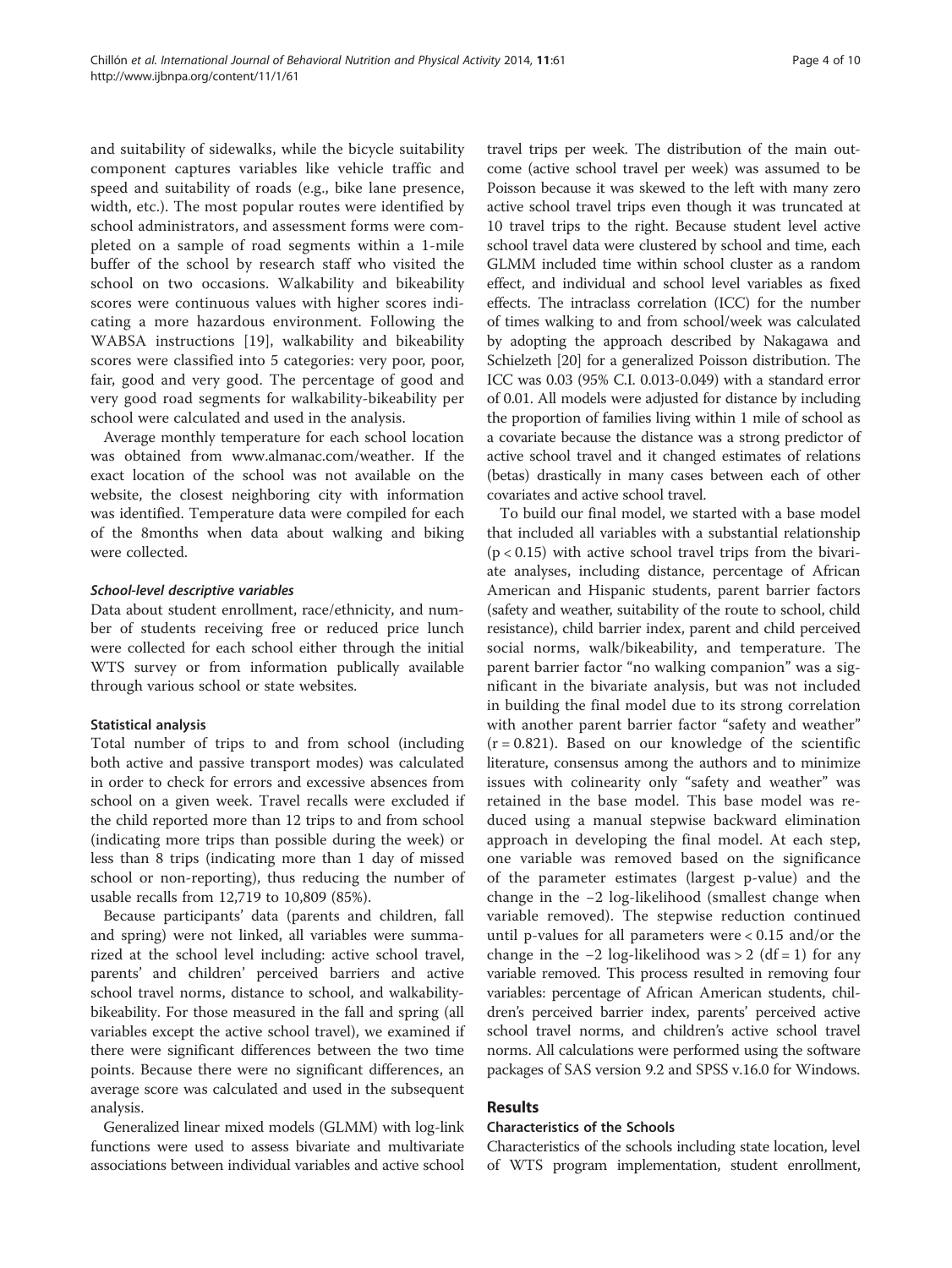race/ethnicity of students, rates of participation in the lunch program, frequency of active school travel, percentage of students within a walkable distance from school (1 mile) are shown in Table [1](#page-5-0). Schools were located in nine states: Florida, North Carolina, Texas, Colorado, California, Alaska, Minnesota, Pennsylvania and New Jersey. The student enrollment, racial and ethnic distribution, and participation in the lunch program varied substantially among schools. The average monthly response rate to travel recall surveys among the  $4<sup>th</sup>$  and  $5<sup>th</sup>$  grade students from all the schools was 55.6%. However, response rates across schools and months ranged from 19.8% to 85.2%. On average, students engaged in 3.1 active school trips per week (out of 10 possible); and 35.5% were classified as active travelers (those reporting  $\geq 4$  active trips per week). Most students (58.2%) lived within 1 mile of their school. The average temperature from October to May across all schools was 51.7 Fahrenheit, but varied from a low of 25.1 (in Alaska) to a high of 69.1 (in Florida). Based on WABSA observations, 50% of the identified roads in 10 of 18 schools were in good or very good condition for walking and biking (data not shown).

# Correlates of active school travel

The bivariate analysis (Table [2\)](#page-6-0) found that the following factors were significantly related to children's active school travel: percentage of students living within a 1-mile radius (Estimate =  $0.0276$ ,  $p < 0.0001$ ), percentage of students who are African American (Estimate = −0.0099,  $p = 0.0002$ ) or Hispanic (Estimate = 0.0075,  $p < 0.0001$ ), walk/bikeability (Estimate =  $0.0034$ , p =  $0.0283$ ), four of the parent's perceived barrier factors (safety and weather (Estimate =  $-0.0272$ , p < 0.0001), suitability of the route (Estimate =  $-0.0175$ , p = 0.0030), no walking companion (Estimate =  $-0.0308$ , p < 0.0001) and children's resistance (Estimate =  $-0.0627$ , p < 0.0001)), children's perceived barriers (Estimate =  $-0.0431$ , p < 0.0001), and perceived active school travel norms by parents (Estimate  $= 0.0166$ ,  $p < 0.0001$ ) and children (Estimate  $= 0.0158$ ,  $p =$ 0.0002). Higher percentage of Hispanic students, walk/ bikeability scores, and parents' and children's perceived active school travel norms were associated with higher levels of active school travel. However, higher percentage of African American students and parents' perceived barriers were associated with lower levels of active school travel.

The stepwise reduction of the base model resulted in removing four variables: percentage of African American students, children's perceived barriers, parents' perceived active school travel norms, and children's active school travel norms (Table [3\)](#page-7-0). The final model included distance (Estimate =  $0.0301$ ,  $p < 0.0001$ ), percentage of Hispanic students ( $\beta$  = 0.0059, p < 0.0001), temperature (Estimate = 0.0034, p = 0.1285), walk/bikeability (β = 0.0031, p = 0.0255), safety and weather (Estimate =  $-0.0245$ , p < 0.0001), suitability of the route (Estimate =  $0.0182$ , p <  $0.0018$ ), and children's resistance (Estimate =  $-0.0438$ , p < 0.0001). Temperature was the only variable in the final model with a p-value >0.05. Parents' perceived safety and weather and children's resistance were found to have negative association with active school travel while all other factors (i.e., percentage of Hispanic students, walk/bikeability scores and parent's perceived suitability of the route) had a positive association with active school travel.

# **Discussion**

This study found that active school travel was mainly related to a combination of parent's perceptions, sociodemographic and environmental variables, even after adjusting for distance to school. More specifically, we observed that higher rates of active school travel were found in schools where parents perceived low levels of children's resistance to active school travel, were less concerned about safety and inclement weather and, unexpectedly, perceived the route as having more environmental challenges to navigate (suitability). We also found higher rates of active travel at schools with a higher percentage of Hispanic students and where roads and pathways to school were more pedestrian and cyclist friendly. The three more significant correlates for active travel (p < 0.0001) from the model were parents' perception of children's resistance, parents' perception of safety and weather and the percentage of students who were Hispanic.

Parents' perceptions of children's resistance seem to play a key role on the decision of walking or cycling to school in the current study. Similar results have been reported in 5–6 year old [\[21\]](#page-9-0) and 9–11 year old [[22](#page-9-0),[23](#page-9-0)] Australian children. In the first study with younger children, parents' perception of their child's lack of "energy" was correlated to active school travel. In the studies with older children, the parents' perceptions that their child doesn't like to walk was negatively associated with active school travel while perceptions that the child preferred to walk was positively associated. The child's own perceptions and decisions have also been reported to be essential in the decision-making process leading to his/ her engagement in active school travel [\[16\]](#page-9-0). Although items about child resistance were included in both parent and child surveys' questions about barriers, it only emerged as a separate factor in the parent survey. And because the parent and child survey data were not linked, it is difficult to distinguish whether it is actual child resistance or parent perceptions of child resistance that is having the greatest impact on active school travel.

While our exploratory factor analysis of parents' perceived barriers combined issues of safety and weather, with the final model showing them to be inversely associated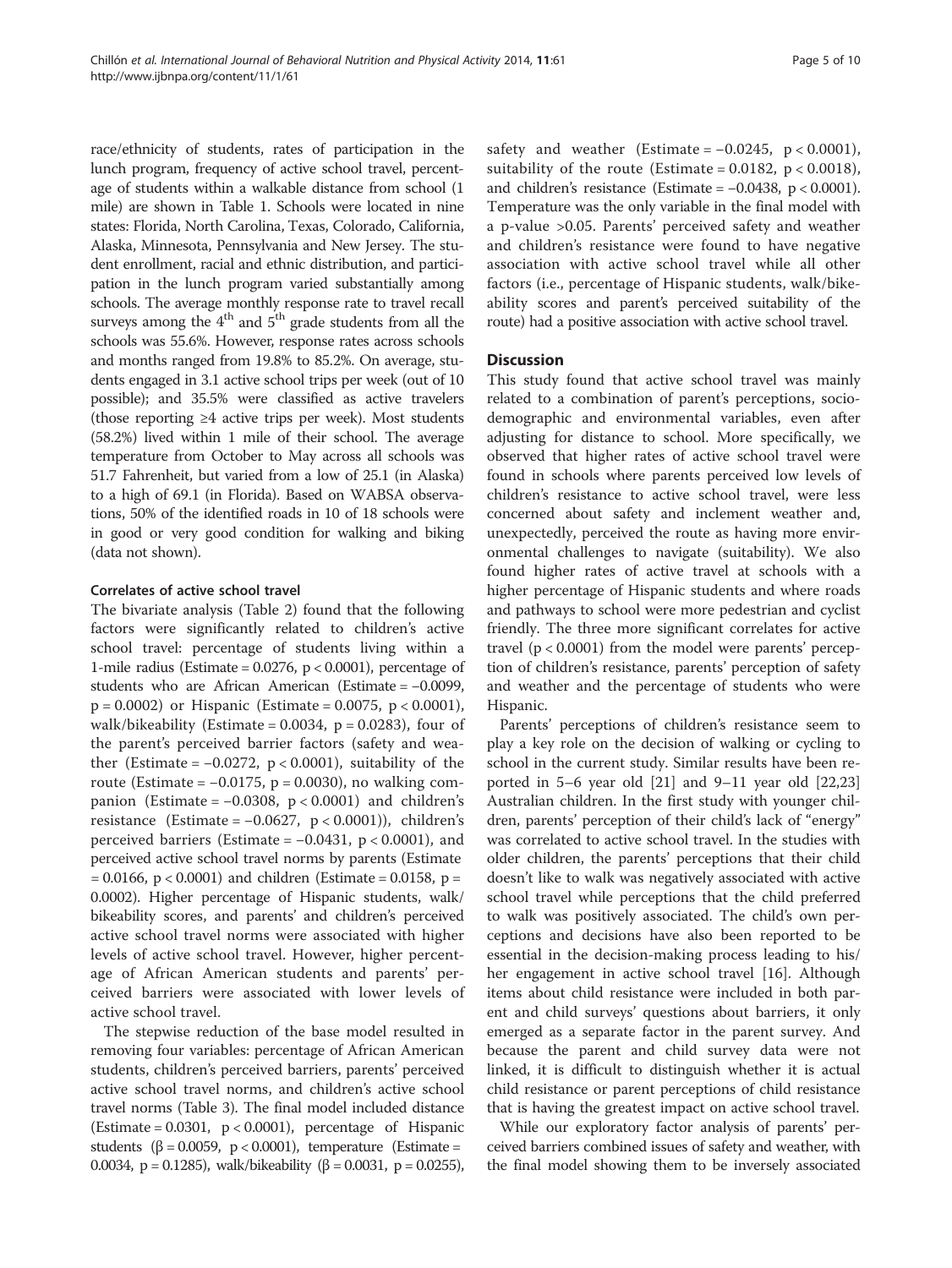| Region<br>& level | <b>State</b> | # Students | Race/Ethnicity (%) |                |          |       | Sample size <sup>®</sup>  |                        |                             | Active school travel/week |                                                     |              | <b>Distance</b> |                   |
|-------------------|--------------|------------|--------------------|----------------|----------|-------|---------------------------|------------------------|-----------------------------|---------------------------|-----------------------------------------------------|--------------|-----------------|-------------------|
|                   |              |            | White              | $AA^{\dagger}$ | Hispanic | Other | Free/reduced<br>lunch (%) | Response<br>rate $(%)$ | <b>Surveys</b><br>collected | # Months                  | <b>Median</b><br>$(25^{\text{th}}, 75^{\text{th}})$ | Mean<br>(SD) | $\%$            | % w/in<br>1 mile) |
| $CA-0$            | CA           | 606        | 6.4                | 2.0            | 88.6     | 3.0   | 80.4                      | $51 - 72$              | 587                         | 8                         | 5(0,10)                                             | 5.0(4.2)     | 59.5            | 72.5              |
| $CA-1$            | CA           | 321        | 24.6               | 3.1            | 70.7     | 1.2   | 75.1                      | 31-48                  | 283                         | 5                         | 1(0,10)                                             | 3.7(4.3)     | 41.7            | 60.2              |
| $CA-2$            | CA           | 547        | 43.3               | 27.1           | 19.6     | 8.8   | 88.5                      | 65-72                  | 506                         | 6                         | 5(0,10)                                             | 4.8(4.3)     | 54.9            | 92.0              |
| $CA-3$            | CA           | 479        | 74.9               | 0.4            | 19.2     | 5.0   | 11.7                      | 42-64                  | 695                         | 8                         | 0(0,6)                                              | 2.8(3.9)     | 30.1            | 39.7              |
| $NE-0$            | PA           | 342        | 31.3               | 23.1           | 41.2     | 4.4   | 71.9                      | 55-76                  | 325                         | 5                         | 10(5,10)                                            | 7.1(3.9)     | 77.8            | 96.3              |
| $NE-2$            | PA           | 402        | 92.8               | 4.5            | 1.2      | 1.5   | 16.7                      | 72-100                 | 917                         | 8                         | 1(0,5)                                              | 2.9(3.7)     | 36.3            | 78                |
| $NE-3$            | NJ           | 531        | 94.2               | 0.6            | 0.8      | 4.5   | 0.0                       | 43-56                  | 697                         | 7                         | 5(0,9)                                              | 4.7(4.1)     | 54.8            | 91.9              |
| $NW-0$            | AK           | 461        | 59.4               | 0.9            | 3.0      | 36.7  | 28.0                      | 33-45                  | 502                         | 6                         | 0(0,1)                                              | 1.7(3.2)     | 19.5            | 39.9              |
| $NW-1$            | AK           | 340        | 54.1               | 0.3            | 3.5      | 40.9  | 28.3                      | 19-59                  | 359                         | 8                         | 1(0,6)                                              | 3.3(4.0)     | 40.9            | 72.9              |
| $NW-2$            | MT           | 473        | 90.5               | 0.4            | 2.1      | 7.0   | 29.0                      | 51-91                  | 591                         | 7                         | 1(0,8)                                              | 3.5(4.1)     | 39.6            | 51.5              |
| $NW-3$            | AK           | 583        | 16.8               | 14.2           | 9.1      | 59.9  | 75.5                      | 15-56                  | 547                         | 8                         | 0(0,2)                                              | 2.2(3.8)     | 23.9            | 72.2              |
| $SC-0$            | CO           | 374        | 60.7               | 3.2            | 19.5     | 16.6  | 52.7                      | $13 - 29$              | 201                         | 6                         | 1(0,8)                                              | 3.4(4.1)     | 39.3            | 58.8              |
| $SC-1$            | <b>TX</b>    | 573        | 44.7               | 38.6           | 15.2     | 1.6   | 42.8                      | 38-71                  | 619                         | 8                         | 5(0,8)                                              | 4.5(3.9)     | 58.2            | 74.7              |
| $SC-2$            | CO           | 427        | 81.0               | 3.3            | 11.7     | 4.0   | 22.7                      | $13 - 57$              | 249                         | 8                         | 0(0,6)                                              | 2.9(4.1)     | 34.1            | 65.9              |
| $SC-3$            | <b>TX</b>    | 347        | 67.9               | 8.6            | 18.4     | 5.1   | 9.4                       | 70-84                  | 571                         | 8                         | 0(0,2)                                              | 1.8(3.3)     | 20              | 40.9              |
| $SE-3$            | FL.          | 850        | 45.8               | 53.0           | 0.6      | 0.6   | 69.9                      | 35-72                  | 433                         | 8                         | 0(0,0)                                              | 1.2(2.9)     | 12.5            | 47.6              |
| SE-0              | FL.          | 371        | 51.9               | 32.4           | 12.7     | 3.1   | 52.7                      | 69-94                  | 1642                        | 8                         | 0(0,0)                                              | 1.3(3.1)     | 15.2            | 24.3              |
| $SE-2$            | <b>NC</b>    | 349        | 73.3               | 11.9           | 10.0     | 4.9   | 55.3                      | 74-91                  | 1085                        | 8                         | 0(0,10)                                             | 3.1(4.4)     | 34              | 50.2              |

<span id="page-5-0"></span>Table <sup>1</sup> Descriptive characteristics of socio-demographic factors, active school travel and distance, stratified by schools

\*Sample size for the main outcome (active school travel). The response rate is expressed with the range along the different measures (lowest –highest), surveys collected for each school (N total <sup>=</sup> 10,809 surveys) and number of the monthly measures (maximum <sup>8</sup> -from October until May). †Africa American.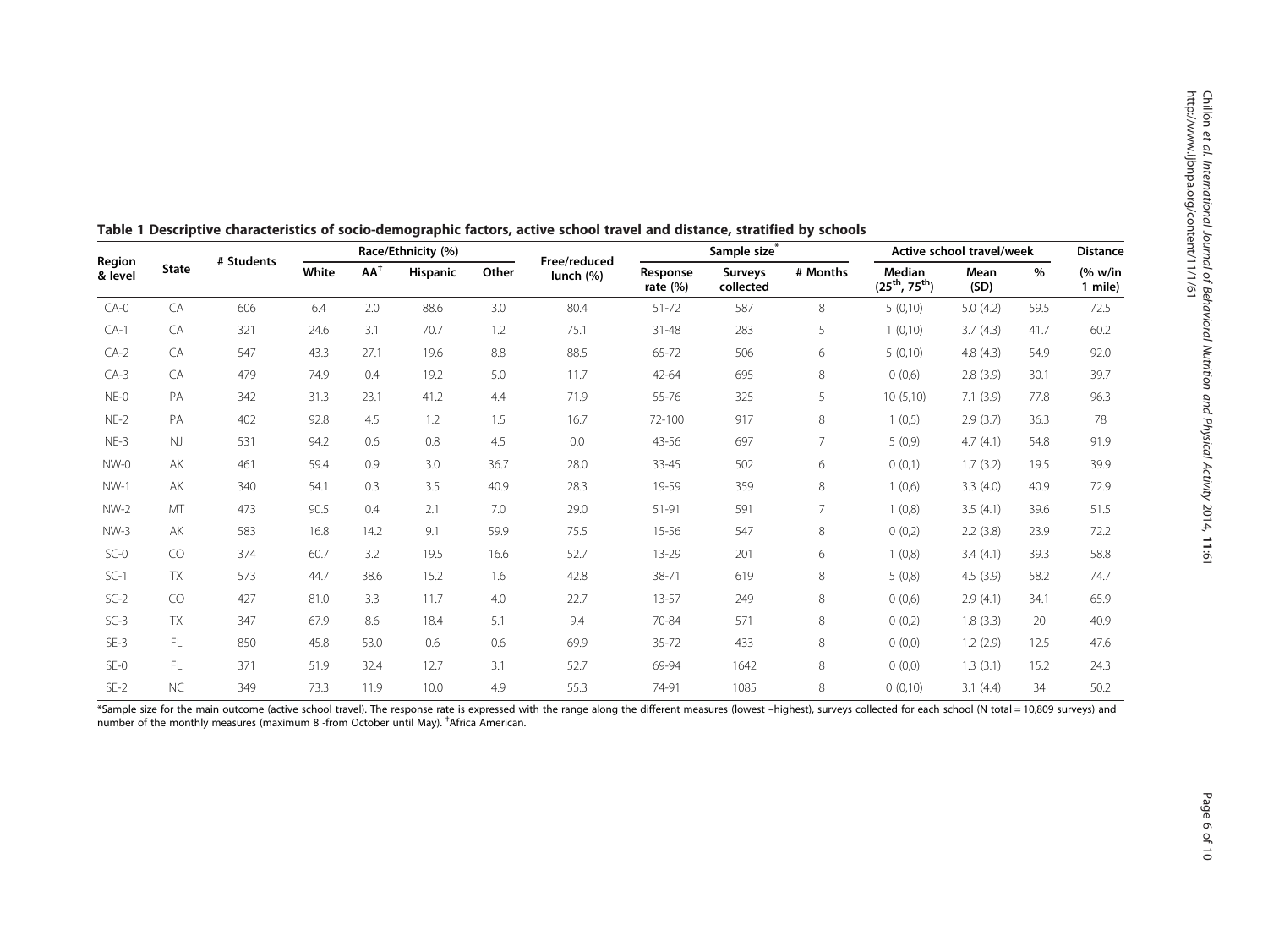|                                                                                                                                                |                   |                 | Bivariate associations with active school travel per week <sup>®</sup> |          |  |  |
|------------------------------------------------------------------------------------------------------------------------------------------------|-------------------|-----------------|------------------------------------------------------------------------|----------|--|--|
|                                                                                                                                                | Mean $\pm$ SD     | <b>Estimate</b> | t value                                                                | p        |  |  |
| Distance (% within 1 mile)                                                                                                                     | $62.76 \pm 20.33$ | 0.0276          | 13.62                                                                  | < 0.0001 |  |  |
| Socio-demographic factors (% of students)                                                                                                      |                   |                 |                                                                        |          |  |  |
| White                                                                                                                                          | $56.31 \pm 25.97$ | 0.0011          | 0.70                                                                   | 0.4856   |  |  |
| African American                                                                                                                               | $12.64 \pm 15.74$ | $-0.0099$       | $-3.83$                                                                | 0.0002   |  |  |
| Hispanic                                                                                                                                       | $19.28 \pm 24.33$ | 0.0075          | 4.80                                                                   | < 0.0001 |  |  |
| Free or reduced lunch                                                                                                                          | $45.03 \pm 27.74$ | $-0.0021$       | $-1.36$                                                                | 0.1748   |  |  |
| Physical factors                                                                                                                               |                   |                 |                                                                        |          |  |  |
| Temperature (°F)                                                                                                                               | $50.50 \pm 15.43$ | 0.0047          | 1.74                                                                   | 0.0851   |  |  |
| Walk/bikeability (% good or very good)                                                                                                         | $48.92 \pm 26.68$ | 0.0034          | 2.22                                                                   | 0.0283   |  |  |
| Parents' perceived barriers (% of barriers endorsed by parents)                                                                                |                   |                 |                                                                        |          |  |  |
| Safety and weather                                                                                                                             | $34.38 \pm 8.33$  | $-0.0272$       | $-6.03$                                                                | < 0.0001 |  |  |
| Suitability of the route to school                                                                                                             | $19.73 \pm 7.14$  | $-0.0175$       | $-3.03$                                                                | 0.0030   |  |  |
| Time issue                                                                                                                                     | $15.85 \pm 4.90$  | $-0.0009$       | $-0.11$                                                                | 0.9148   |  |  |
| No walking companion                                                                                                                           | $18.84 \pm 5.94$  | $-0.0308$       | $-4.75$                                                                | < 0.0001 |  |  |
| Children's resistance                                                                                                                          | $7.67 \pm 4.38$   | $-0.0627$       | $-7.94$                                                                | < 0.0001 |  |  |
| Parents' perceived active school travel norms (% perceiving others<br>walking/biking to school with children every day and a few times a week) | $53.61 \pm 15.04$ | 0.0166          | 4.09                                                                   | < 0.0001 |  |  |
| Children's perceived barriers (% of barriers endorsed by children)                                                                             | $35.67 \pm 4.72$  | $-0.0431$       | $-5.81$                                                                | < 0.0001 |  |  |
| Children's perceived active school travel norms<br>(% perceiving other kids walking/biking to school)                                          | $56.32 \pm 12.81$ | 0.0158          | 3.85                                                                   | 0.0002   |  |  |

<span id="page-6-0"></span>Table 2 Descriptive characteristics of the total sample and independent bivariate analysis with active school travel per week

\* Bivariate associations were adjusted for distance and clustering (school\*time). Distance adjusted for clustering only.

with active school travel, the literature has generally looked at these issues separately. An association with safety has been regularly evidenced in the literature with parents reporting concerns about traffic safety (e.g., dangerous street crossings), poor pedestrian access to school (e.g., missing or incomplete sidewalks), and crime threats (e.g., bullies) [\[2](#page-8-0)[,10-12,24](#page-9-0)]. A qualitative study focused in the parents' decision making process of their children's school travel mode indicated that the primary decisions were related to safety issues (e.g., traffic, strangers) [[25](#page-9-0)]. However other studies have shown those children's [\[26,27](#page-9-0)] and adolescent's [\[28](#page-9-0)] perceptions of safety are generally unrelated to whether they walked to school. Hence, safety perceptions from parents and children seem to diverge. These divergent perceptions were illustrated in a study by Olvera et al., which showed that children perceived their neighborhood safer than their mothers [\[29\]](#page-9-0). Lorenc et al. reported that children and young people would like to walk and cycle more and be more independently mobile, but were restricted by their own and their parents' concerns about safety [\[10\]](#page-9-0).

Similarly, the literature shows an association between active school travel and weather. Lorenc et al.'s literature review of active school travel correlates identified three different studies assessing the influence of weather [\[10](#page-9-0)].

They reported that bad weather was widely regarded as a disincentive to walking or cycling. Similarly, two longitudinal studies have shown seasonal variability, especially for cycling, supporting the influence of weather on patterns of commuting to school among youth from Norway [[30\]](#page-9-0) and US [\[31\]](#page-9-0). However, findings have not always been consistent; others in the US and Australia have found that parents' perceptions of weather and objective weather assessment related very little to active school travel [\[32](#page-9-0)]. Understanding that parents and children are hesitant to walk in rainy or very cold weather should be used with knowledge about local seasonal weather patterns to inform practitioners and interventionist about the best time of year to promote active travel.

The final model also indicated that schools with a higher percentage of Hispanic students had a higher percentage of active travelers, but percentage of African American students was not a significant predictor. Findings are difficult to compare to previous studies as the literature has shown mixed results. A 2008 review concluded that minorities (Hispanics and African Americans) were more likely to engage in active school travel [[2](#page-8-0)]. However, studies published since that review have often found no significant association between active school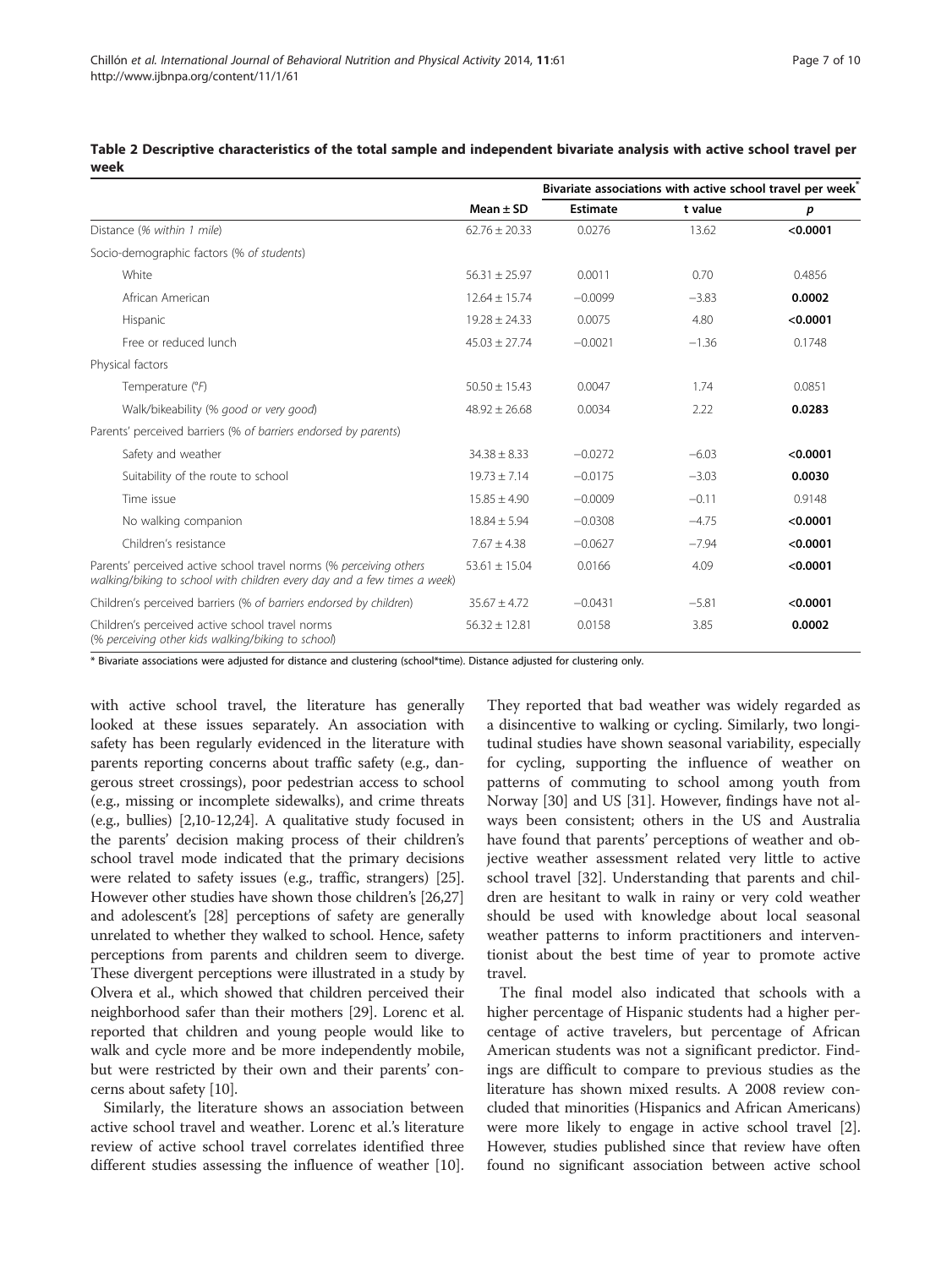|                                                 |                 | <b>Final model</b>                                          |          |                 |         |          |
|-------------------------------------------------|-----------------|-------------------------------------------------------------|----------|-----------------|---------|----------|
|                                                 | <b>Estimate</b> | t-value                                                     | p        | <b>Estimate</b> | t-value | p        |
| Intercept                                       | $-0.0989$       | $-0.17$                                                     | 0.8686   | $-0.4832$       | $-2.13$ | 0.0353   |
| Distance                                        | 0.0275          | 6.00                                                        | < 0.0001 | 0.0301          | 16.60   | < 0.0001 |
| White                                           |                 | Not in $b/c$ bivariate $p > 0.15$                           |          |                 |         |          |
| African American                                | $-0.0006$       | $-0.15$                                                     | 0.8795   |                 |         |          |
| Hispanic                                        | 0.0052          | 2.58                                                        | 0.0110   | 0.0059          | 4.23    | < 0.0001 |
| Temperature (°F)                                | 0.0030          | 1.17                                                        | 0.2429   | 0.0034          | 1.53    | 0.1285   |
| Walk/bike-ability                               | 0.0024          | 1.38                                                        | 0.1695   | 0.0031          | 2.26    | 0.0255   |
| Safety and weather*                             | $-0.0160$       | $-1.53$                                                     | 0.1280   | $-0.0245$       | $-4.27$ | < 0.0001 |
| Suitability of the route to school              | 0.0102          | 1.07                                                        | 0.2868   | 0.0182          | 3.19    | 0.0018   |
| No walking companion                            |                 | Not in $b/c$ covary with Safety and Weather ( $r = 0.821$ ) |          |                 |         |          |
| Children's resistance                           | $-0.0453$       | $-4.22$                                                     | < 0.0001 | $-0.0438$       | $-4.83$ | < 0.0001 |
| Parents' perceived active school travel norms   | $-0.0005$       | $-0.09$                                                     | 0.9292   |                 |         |          |
| Children's perceived barriers                   | $-0.0096$       | $-0.85$                                                     | 0.3975   |                 |         |          |
| Children's perceived active school travel norms | 0.0018          | 0.36                                                        | 0.7184   |                 |         |          |

<span id="page-7-0"></span>Table 3 Estimates for assessing associations between active school travel and each of covariate in the base and final models

All models were adjusted for clustering (school\*time) and distance (% within 1 mile of school).

Base model was reduced in a stepwise fashion in building final model. One variable was removed at each step based on the significance of the parameter estimates (largest p-value greater than 0.15) and the change in the log-likelihood (smallest change when variable removed). The stepwise reduction continued until p-values for all parameters were < 0.15 and/or change in log-likelihood > 2.00 (df = 1) for any variable removed. This process resulted in removing 4 variables: percentage of African American students, children's perceived barriers, parents' perceived active school travel norms, and children's active school travel norms. \*The variable "safety and weather" was strongly correlated with "no walking companion" (r = 0.821); for this reason only one was retained in the base model.

travel and Latino ethnicity [\[9,33-37\]](#page-9-0) or African American race [\[10,34](#page-9-0)-[37](#page-9-0)]. Other studies have even shown ethnicity and race to be associated with lower rates of active school travel [[9,37,38\]](#page-9-0). The relationship between ethnicity and active travel seen in the current and earlier studies is hypothesized to reflect cultural norms in which Hispanic adults are more likely to walk for transportation and leisure [[39](#page-9-0)]. However, Mendoza et al. observed that level of acculturation was inversely associated with active school travel among Latino children [\[33\]](#page-9-0). Hence the lack of association seen in more recent studies may reflect greater acculturation of those samples. In the present study, level of acculturation was not assessed, so it is impossible to understand to what degree that may explain the association observed. McDonald et al. [[35](#page-9-0)] were able to determine that a major factor in these relationships between ethnicity and race with active school travel were due to distance between home and school, with a greater percentage of Hispanic (35%) and African American (22%) children living within 1 mile of school compared to white (16%) children. This may help explain why in our final model, which controlled for distance, race was no longer a significant predictor of active school travel. The negative association observed in the bivariate analysis may have been a reflection of African American children living a farther distance from school. Another underlying factor identified by McDonald et al. influencing this relationship between ethnicity/race and active school travel was

income [[35](#page-9-0)]. Income is commonly studied socio-demo graphic variable, and generally, studies indicate that children from a low socio-economic status (SES) background are more likely to walk or bike to school than children with a higher SES [[3,](#page-8-0)[34,37,40,41](#page-9-0)]. In the present study, household income was not assessed, but the percentage of students receiving free or reduced lunch (an indicator of SES at the school level) was not significantly related to active school travel. While this schoollevel variable is not a perfect assessment of income, Su et al. were able to demonstrate a positive association with active school travel using a very similar schoollevel indicator [[37](#page-9-0)]. This interplay of ethnicity, race, acculturation, and income is a complex issue that warrants additional exploration in future research.

Overall the findings suggest that future active school travel intervention efforts should incorporate strategies to work with parents in order to identify the safest route to school or create monitored routes to reduce anxiety about safety issues, improve parent–child communications about active transportation which may help to clarify misperceptions around child's interest, and to encourage and support active school travel during the most appropriate time of the year. Because distance is so strongly related to active school travel it must be considered when interventions are planned. This could be as simple as targeting only families within a certain distance, or distance to school could be incorporated into a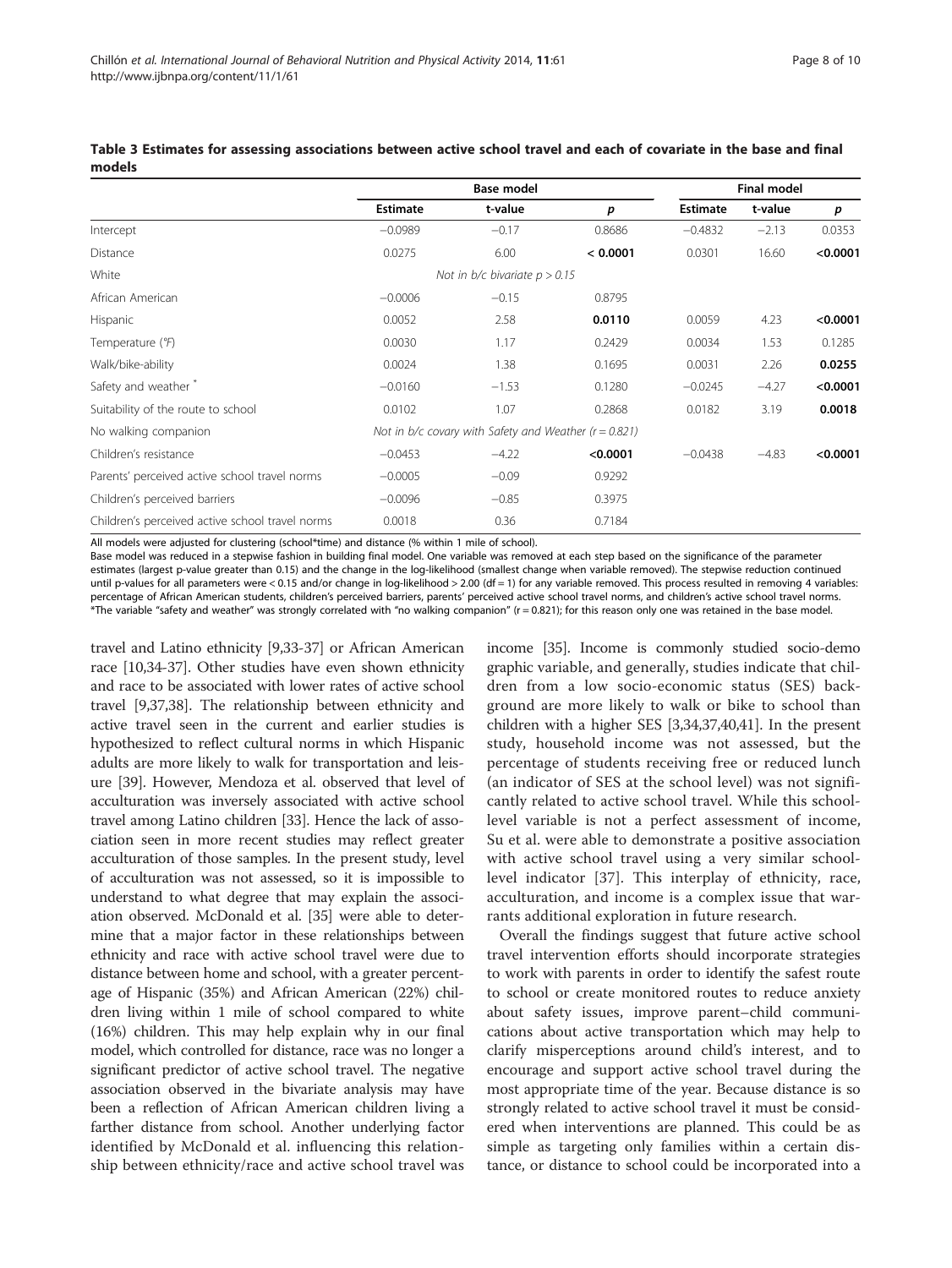<span id="page-8-0"></span>more complex intervention model to help determine the intensity of the intervention for a given family. One model that addresses many of these issues and has been used effectively in a number of communities is the Walking School Bus (WSB) [[42\]](#page-9-0). WSB is a walk-toschool program where children walk to school in groups along a set route (and with set stops along with way), with adults (e.g., parents) essentially serving as the bus driver for supervision. It may be a good strategy to: encourage children to walk together, get parents involved in their children's active school travel, and be a visible sign of active school travel that models this behavior for the whole community [[42](#page-9-0)].

#### Study limitations and strengths

The main limitation of the current study was that child and parent data were not linked and individual child participation was not followed over time. Therefore, all data had to be analyzed at the school-level. Child travel data, which were collected monthly but not matched over time, limit our ability to describe the change in active school travel for individual children. Finally, these data were part of a national evaluation study that occurred over 10 years ago. While there have been national policy initiatives like Safe Routes to School implemented in the interim, funding for such programs has been limited and is estimated to have reached only 10% of schools [[9](#page-9-0)]. The stability in rates of active school travel would suggest that determinants of this behavior have not changed drastically. Therefore, the information presented is believed to remain very relevant for today despite the time lapse between the evaluation and the current analysis.

In spite of these limitations, this study had several strengths. The main strength was the large number of surveys ( $n = 10,809$ ) that were collected from children over eight consecutive months and the amount of survey information gathered from hundreds of children and their parents from 18 different schools across the US. This information provides a unique national perspective for active school travel patterns. We also used a continuous variable as the main outcome (i.e., active travels per week) ranging from 0 to 10 weekly travels. Most studies include a dichotomized variable of active school travel (active vs. non-active) which may limit their ability to detect the effect certain variables on active school travel, especially given the large number of children that use more than one mode of travel. Finally, we adjusted for distance in all the analysis allowing us to identify factors that relate to active school travel independent of distance to school.

# Conclusions

In conclusion, controlling for the fact that distance between home and school is an important predictor of active school travel, parents' perceptions of their children's resistance to active school travel and parental concerns about safety and weather travel to school are the primary modifiable correlates for active school travel among 4<sup>th</sup> and 5th grade children in the US. Future interventions to promote active school travel should more actively engage parents and address these concerns. Programs like the Walk to School program, which are organized by the schools and can engage community resources like public safety officials, could help overcome many of these perceived barriers to active transport.

# Additional file

#### [Additional file 1:](http://www.biomedcentral.com/content/supplementary/1479-5868-11-61-S1.docx) Exploratory factor analysis: Parent's barriers.

#### Competing interests

The authors declare that they have no competing interests.

#### Authors' contributions

DW designed the original study and served as the principal investigator providing scientific oversight for all activities. AV served as the project manager and oversaw the data collection and data cleaning. PC, DH, ZG and AN analyzed and interpreted the data. PC led the development the manuscript, with contributions from all authors. All authors reviewed and approved the final manuscript.

#### Acknowledgments

This study was supported by a cooperative agreement from the Centers for Disease Control and Prevention, Special Interest Project (SIP 09–02). The project was conducted out of the Center for Health Promotion and Disease Prevention, a Prevention Research Center funded through a cooperative agreement with the Centers for Disease Control and Prevention (U48-DP001944). The findings and conclusions in this journal article are those of the authors and do not necessarily represent the official position of the Centers for Disease Control and Prevention. The authors would like to thank our project officers, Janet Fulton, Sarah Martin, and Jessica Shisler, for their guidance through the all stages of this project. In particular, our sincere thanks go to Dr. Jianwen Cai, Professor, Department of Bistatistics, Gillings School of Global Public Health, for her expert guidance in the statistical analyses used in this paper. Finally, we would like to thank the hundreds of children and multiple school officials without whom this project would not have been possible.

#### Author details

<sup>1</sup>Department of Physical Education and Sport, School of Sport Sciences, University of Granada, Ctra. Alfacar, s/n, Granada 18011, Spain. <sup>2</sup>Department of Nutrition in the Gillings School of Global Public Health, Chapel Hill, NC 27599, USA. <sup>3</sup>Center for Health Promotion and Disease Prevention, University of North Carolina at Chapel Hill, 1700 Martin L. King Jr. Blvd, CB 7426, Chapel Hill, NC 27599, USA. <sup>4</sup>Department of Biostatistics, University of North Carolina at Chapel Hill, 122 1501 Baity Hill, CB 7420, Chapel Hill, NC 27599, USA.

#### Received: 11 November 2013 Accepted: 30 April 2014 Published: 9 May 2014

#### References

- 1. Schoeppe S, Duncan MJ, Badland H, Oliver M, Curtis C: Associations of children's independent mobility and active travel with physical activity, sedentary behaviour and weight status: a systematic review. J Sci Med Sport 2013, **16**(4):312-319.
- 2. Davison KK, Werder JL, Lawson CT: Children's active commuting to school: current knowledge and future directions. Prev Chronic Dis 2008, 5(3):A100.
- 3. Mendoza JA, Liu Y: Active commuting to elementary school and adiposity: an observational study. Child Obes 2014, 10(1):34–41.